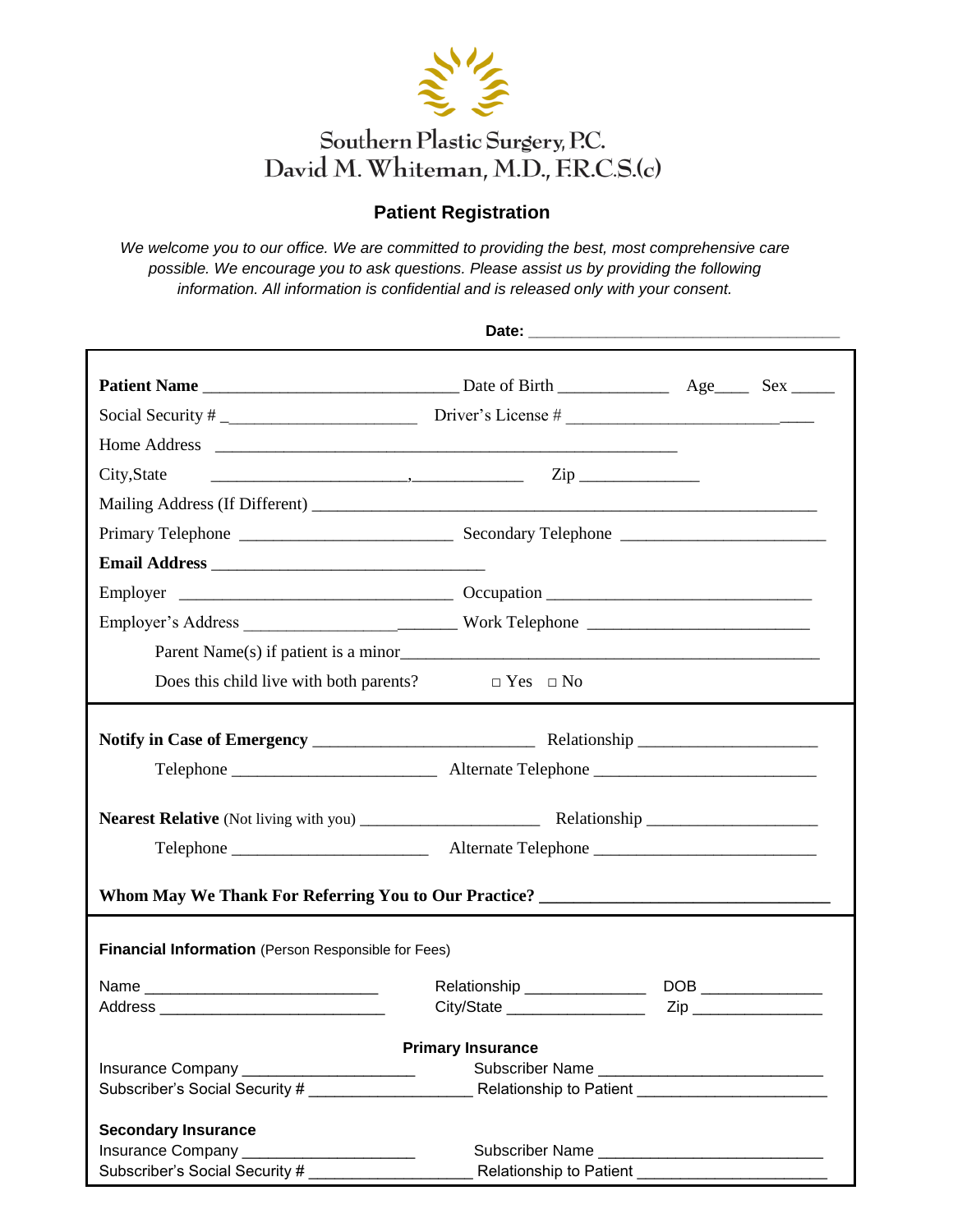

## **Financial Policy**

Patient

**BASIC POLICY:** Payment for service is due in full at the time the service is provided in our office.

**For Patients with Insurance:** We bill most insurance carriers for you if proper paperwork is provided to us. We will also bill most secondary insurance companies for you. Co-payments and deductibles are due at the time of service. Since your agreement with your insurance carrier is a private one, we do not routinely research why an insurance carrier has not paid or why it paid less than anticipated for care. If an insurance carrier has not paid within 60 days of billing, professional fees are due and payable in full from you.

**Surgery Fees:** All copays, deductibles, and payments for non-covered surgical procedures are due prior to surgery. Prior authorization may be required by your carrier.

**Non-Covered Services:** Any care not paid for by your existing insurance coverage will require payment in full at the time services are provided or upon notice of insurance claim denial.

**Cosmetic Services:** All cosmetic services are to be paid in full 10 days before the surgery date.

| <b>Assignment of Insurance Benefits</b><br>(Patients with insurance please read and sign below) |
|-------------------------------------------------------------------------------------------------|
|-------------------------------------------------------------------------------------------------|

I hereby assign all medical and/or surgical benefits, to include major medical benefits to which I am entitled, private and/or auto insurance, and any other health plans, to Southern Plastic Surgery, P.C. This assignment will remain in effect until revoked by me in writing. A photocopy of this assignment is to be considered as valid as an original. I understand that I am financially responsible for all charges whether or not paid by said insurance. I hereby authorize said assignee to release all information necessary to secure the payment.

Signature \_\_\_\_\_\_\_\_\_\_\_\_\_\_\_\_\_\_\_\_\_\_\_\_\_\_\_\_\_\_\_\_\_\_ Date: \_\_\_\_\_\_\_\_\_\_\_\_\_\_\_\_\_\_\_\_\_\_\_\_

I have read, understood, and agreed to the above financial policy for payment of professional fees. The patient is ultimately responsible for all professional fees.

Signature **Example 2** and the set of the set of the set of the set of the set of the set of the set of the set of the set of the set of the set of the set of the set of the set of the set of the set of the set of the set o